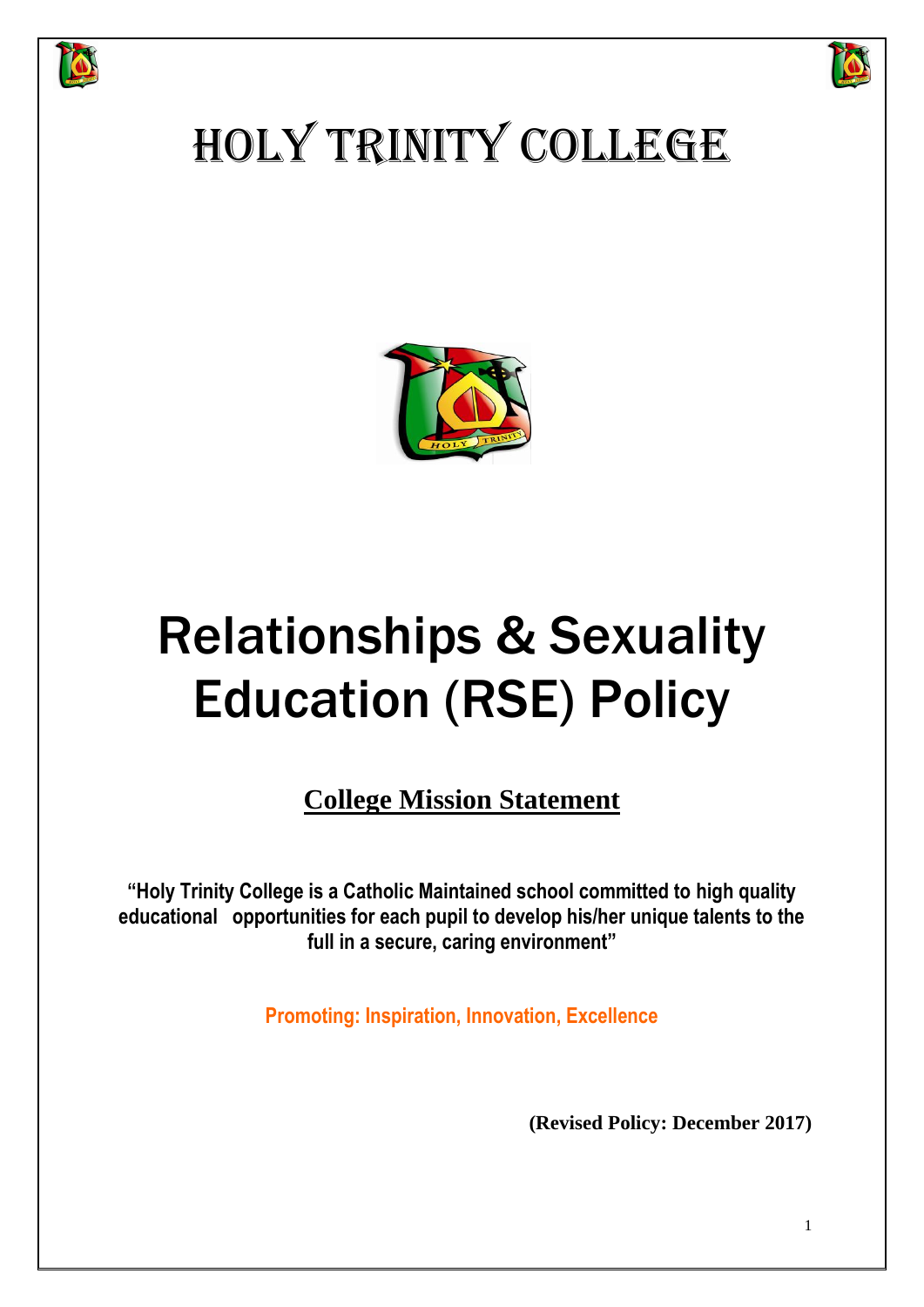



## **Rationale:**

Holy Trinity College firmly believes that RSE is an educational entitlement for all pupils and that it is an integral part of the Personal Development Programme. This programme provides our young people with the skills to help them resist peer and media pressure and make informed decisions based on their own internal self-respect and self-esteem. Our programme provides the pupils with the opportunities to gain knowledge and understanding of human relationships, development and sexuality through processes which enable them to form values and establish behaviours within a moral, spiritual and social framework. Pupils are encouraged to explore the various friendships in their lives and to learn how to develop friendships that are based on responsibility and mutual respect. Such knowledge and skills enables them to build the foundations for developing more personal relationships later in life. Pupils learn about themselves as unique human beings, about their spiritual, social, emotional and physical growth and about the various changes that occur as they progress towards adolescence and adulthood. The RSE programme provides pupils with the information and skills to critically evaluate the wide range of information, opinions, attitudes and values offered today. Pupils are encouraged to make responsible choices about themselves and others and the way they lead their lives. Teenagers today are exposed to a profusion of information through magazines, newspapers, music, television, videos and most recently the internet. The RSE programme aims to give pupils the best information available, provided in a caring and balanced way, and in a safe environment. The RSE programme helps pupils to recognise potentially exploitative and dangerous situations and to equip them with the skills and knowledge to take preventative action.

#### **Aims of Relationship and Sexuality Education:**

Northern Ireland has one of the highest rates of teenage pregnancy and STIs. We believe that much of the media's treatment of sexuality and relationships, in music, TV soaps, films, magazines and computer games, is contrary to and often in direct conflict with Catholic Church Teaching. This policy is intended to provide a framework through which young people can develop the skills, attitudes and values necessary to deal with the challenges which they will meet.

The aims of RSE are:

- $\triangleright$  Promoting pupils' personal growth and development and in supporting them to achieve their full academic and creative potential.
- $\triangleright$  Enhance the personal development, self-esteem and well-being of the pupils enabling them to make informed decisions.
- $\triangleright$  Promote positive attitudes towards respect for self and others, with an understanding and appreciation of diversity and inclusion.
- $\triangleright$  Help pupils to develop healthy and respectful friendships and relationships.
- $\triangleright$  Foster an understanding of, and a healthy attitude to, human sexuality and relationships in a moral, social and spiritual framework.
- $\triangleright$  Help pupils to keep themselves safe in a digital world.
- $\triangleright$  Promote responsible behaviour, and recognise and challenge inappropriate behaviour.
- $\triangleright$  Help pupils to value family life and marriage.
- $\triangleright$  Appreciate the responsibilities of parenthood.
- $\triangleright$  Promote an appreciation of the value of human life and the wonder of birth.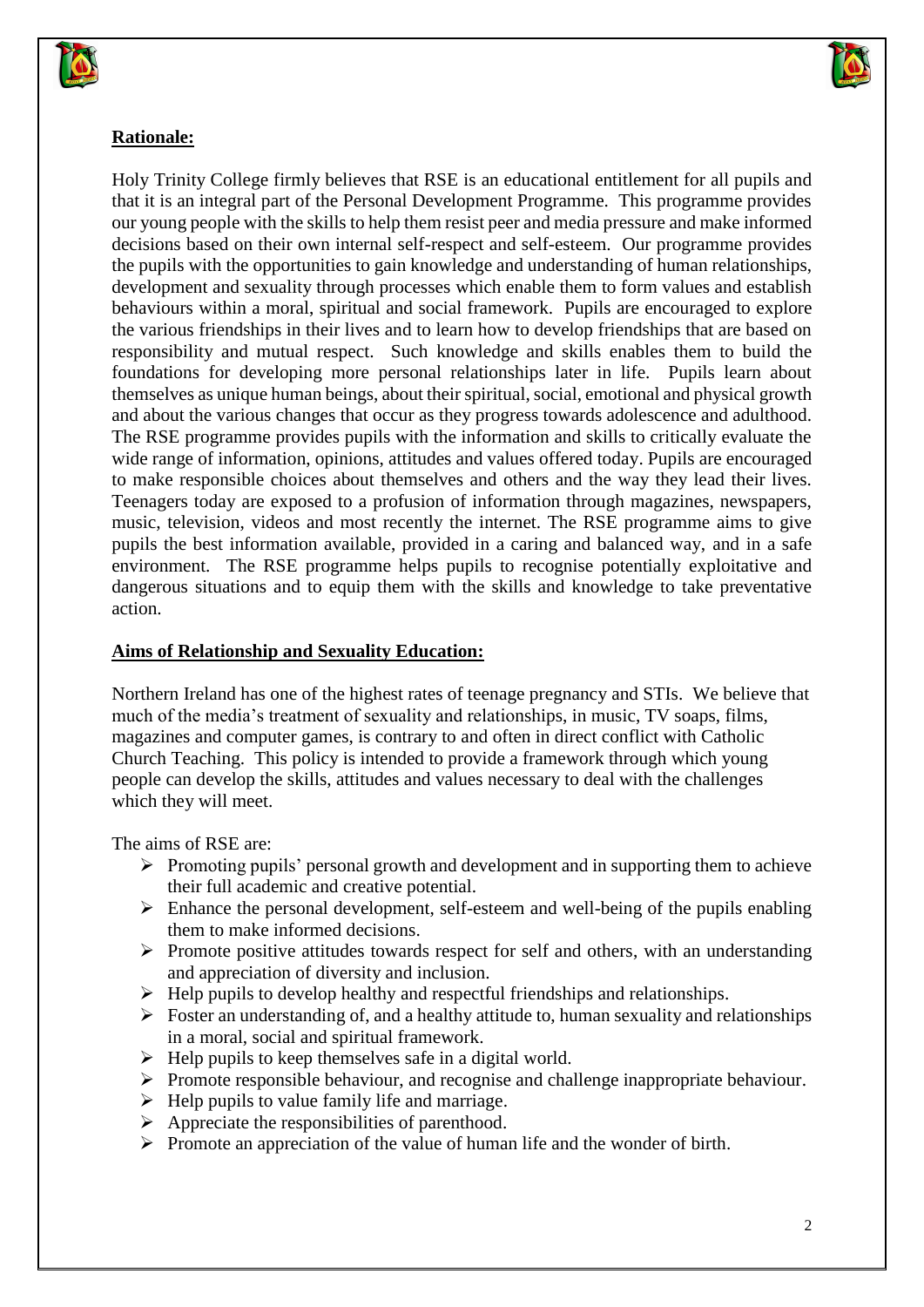



## **Objectives of Relationship and Sexuality Education:**

In line with the College ethos and CCEA guidelines, the RSE Curriculum works to enable pupils to:

- $\triangleright$  Acquire and develop knowledge and understanding of self
- $\triangleright$  Develop a positive sense of self-awareness, self-esteem and self-worth
- $\triangleright$  Develop within pupils, an appreciation of the dignity, uniqueness and well-being of others
- $\triangleright$  Provide opportunities for pupils to explore the moral and ethical issues surrounding sexuality
- $\triangleright$  Develop an awareness of differing family structures
- $\triangleright$  Become aware of the variety of ways in which individuals grow and change and understand that their developing sexuality is an important aspect of self-identity
- $\triangleright$  Develop personal skills which will help to establish and sustain healthy personal relationships
- $\triangleright$  Develop coping strategies to protect themselves and others from various forms of exploitation and abuse
- $\triangleright$  Acquire and use an appropriate vocabulary to discuss feelings, sexuality, growth and development
- $\triangleright$  Understand human physiology with particular reference to the reproductive cycle, human fertility and sexually transmitted infections and diseases
- $\triangleright$  Understand sexual development, and identify and explore aspects of sexuality including stereotyping, gender issues and cultural influences on sexuality
- $\triangleright$  Develop skills to deal with peer pressure and influence others positively
- $\triangleright$  Enable pupils to understand the influence that messages from their peers and the media can have on their own values
- $\triangleright$  Prepare pupils to cope with the social, physical and emotional challenges of growing up as a means to prepare them for adult life.

## **Responding to Sensitive Needs:**

At Holy Trinity College we recognise that, on occasion, certain sensitive issues may require consideration. When attempting to deal with these issues the following procedures will be adopted:

- **Pregnancy** We aim to support any young woman who may become pregnant whilst enrolled at our school. Following consultation and agreement with the young mother to be, a referral may be made to the EA's SAM (School Age Mothers) Project In the event of a young woman informing the school that she is pregnant we will consider if child protection is an issue. Advice will initially be sought from the school's Designated Teacher for Child Protection, Mrs Quinn and if it is deemed necessary the school will follow its child protection guidelines;
- **'Risky' Children** This term has been applied to children who display behaviour that may be harmful to other children. Whilst these children have a right to education the school has an obligation to ensure the well being of the entire school population. In order to do so, a Risk Assessment will be carried out;
- **Sexual Identity, Sexual Orientation and Transgender** We are aware that as young people are growing up, they can experience sexual identity and orientation confusion. This may be temporary for some, while for others it may become clear with time that their orientation is homosexual.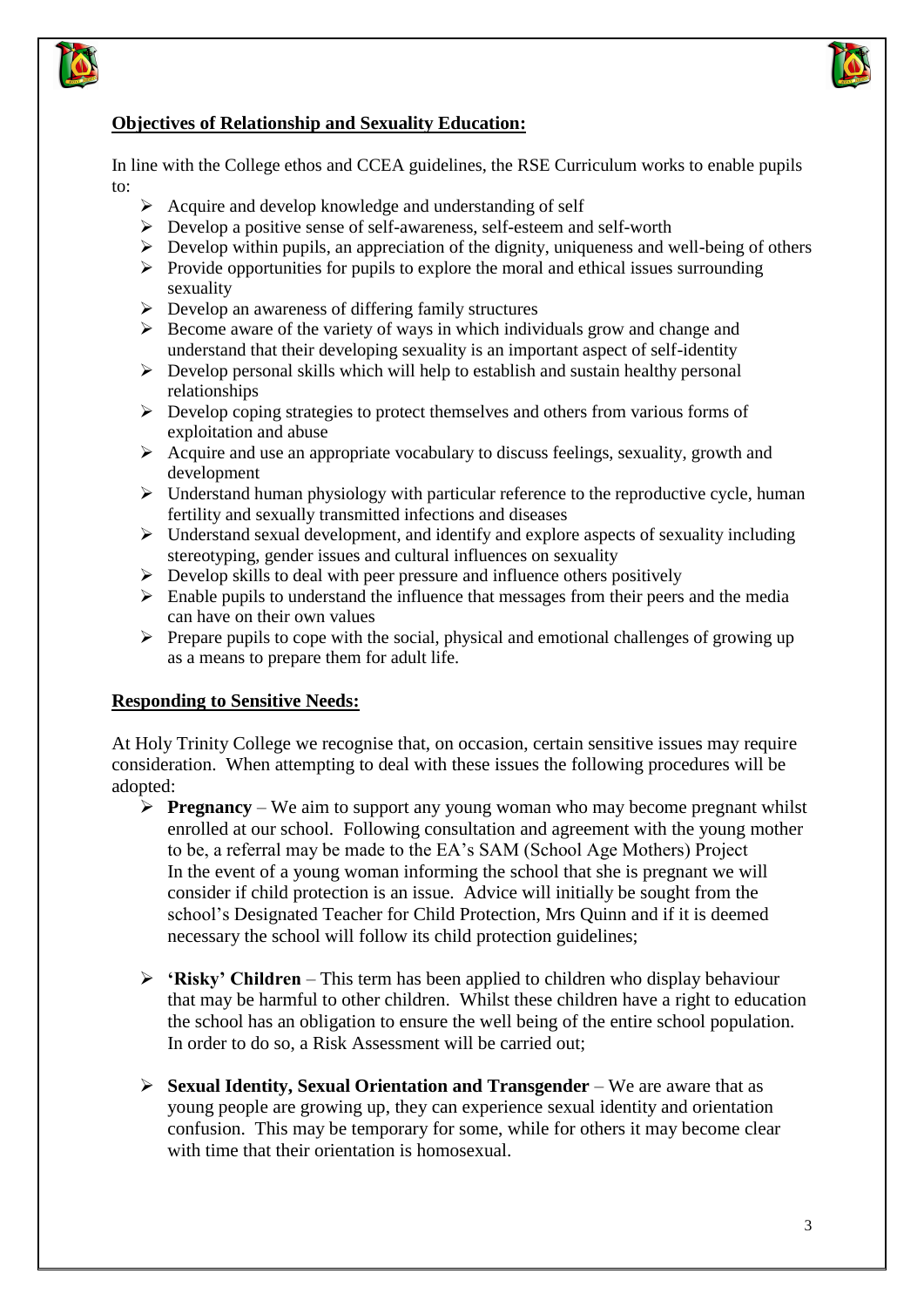



It is vitally important that all curricular delivery advocates abstinence as the acceptable option for all young people. Bullying on the grounds of sexual orientation is unacceptable as it is in any other situation where someone is mistreated or bullied because of their differences from those who are perceived to be the majority. All issues relating to bullying on the grounds of sexual orientation will be dealt with appropriately in line with the general Anti-Bullying Policy. Advice and support will also be sought from Sail (Family Gender Support Group) or CARA-Friend;

- $\triangleright$  **Child Protection** If, for any reason, a young person is deemed to be at risk, then he/she will be informed that confidentiality must be breached, and the reasons for the breach. The young person will also be reassured that he/she will be supported throughout the process;
- **Role of Parents** The school will never attempt to assume the cloak of parental responsibility. Rather, we view parents as having prime decision-making responsibilities. It is paramount that we work in partnership with parents, particularly in relation to sensitive issues;
- **Recording and Referrals** Clear and concise records will be kept pertaining to all issues outlined above.

## **Parents' Right of Withdrawal:**

Throughout the year various Agencies will be invited into the College to help deliver part of the PD Programme eg. Love 4 Life, Women's Aid etc… Parents will have the right to withdraw pupils for all or part of these seminars but will not be permitted to withdraw pupils from RSE, which continues to form part of NI Curriculum Science, English or Religious Studies. All external agencies must adhere to the values and ethos particular to our school.

## **Relationships and Sexuality Education – September 2017**

**An evaluation of Holy Trinity College provision and practice against Quality Indicators have been summarised from the following** 

- *DENI RSE Guidance;*
- *CCEA RSE Guidance: An update for Post Primary Schools;*
- *RSE – Best Practice as identified by the Education and Training Inspectorate (ETI)*

| <b>Indicators</b>                                                                                                                                                                                               | <b>Evidence in Holy Trinity College Context</b>                                                                                                                                                                                                                                                                                                                                                                                                                                                                                                                                                                                                                                                                                                                                                                                                                                                                             |
|-----------------------------------------------------------------------------------------------------------------------------------------------------------------------------------------------------------------|-----------------------------------------------------------------------------------------------------------------------------------------------------------------------------------------------------------------------------------------------------------------------------------------------------------------------------------------------------------------------------------------------------------------------------------------------------------------------------------------------------------------------------------------------------------------------------------------------------------------------------------------------------------------------------------------------------------------------------------------------------------------------------------------------------------------------------------------------------------------------------------------------------------------------------|
| A school should provide a safe,<br>welcoming and inclusive environment -<br>fostering respect for differences,<br>challenging prejudicial attitudes and<br>promoting equality of opportunity for all<br>pupils. | • From the beginning of the school day, a safe environment is provided for all<br>pupils as they get off the school bus beyond the gate, met by a member of SLT,<br>and with SLT on duty from 8.00am to ensure their safety. Duty Teams are in<br>place from 8.30am onwards, break, lunchtime and leaving school at home-time.<br>Robust supervision in place at lunch-time – monitored and evaluated annually.<br>• Catholic ethos of our school/Mission statement<br>• Aims of the College 'To foster a sense of cheerful co-operation and provide a<br>caring environment which promotes high achievement and self-esteem amongst<br>both staff and pupils.'<br>• The Core Values and Beliefs of the College include - Respect for self and for the<br>value, worth and dignity of each individual in the school community; Treating all<br>members of our school community with care, concern and compassion especially |
|                                                                                                                                                                                                                 |                                                                                                                                                                                                                                                                                                                                                                                                                                                                                                                                                                                                                                                                                                                                                                                                                                                                                                                             |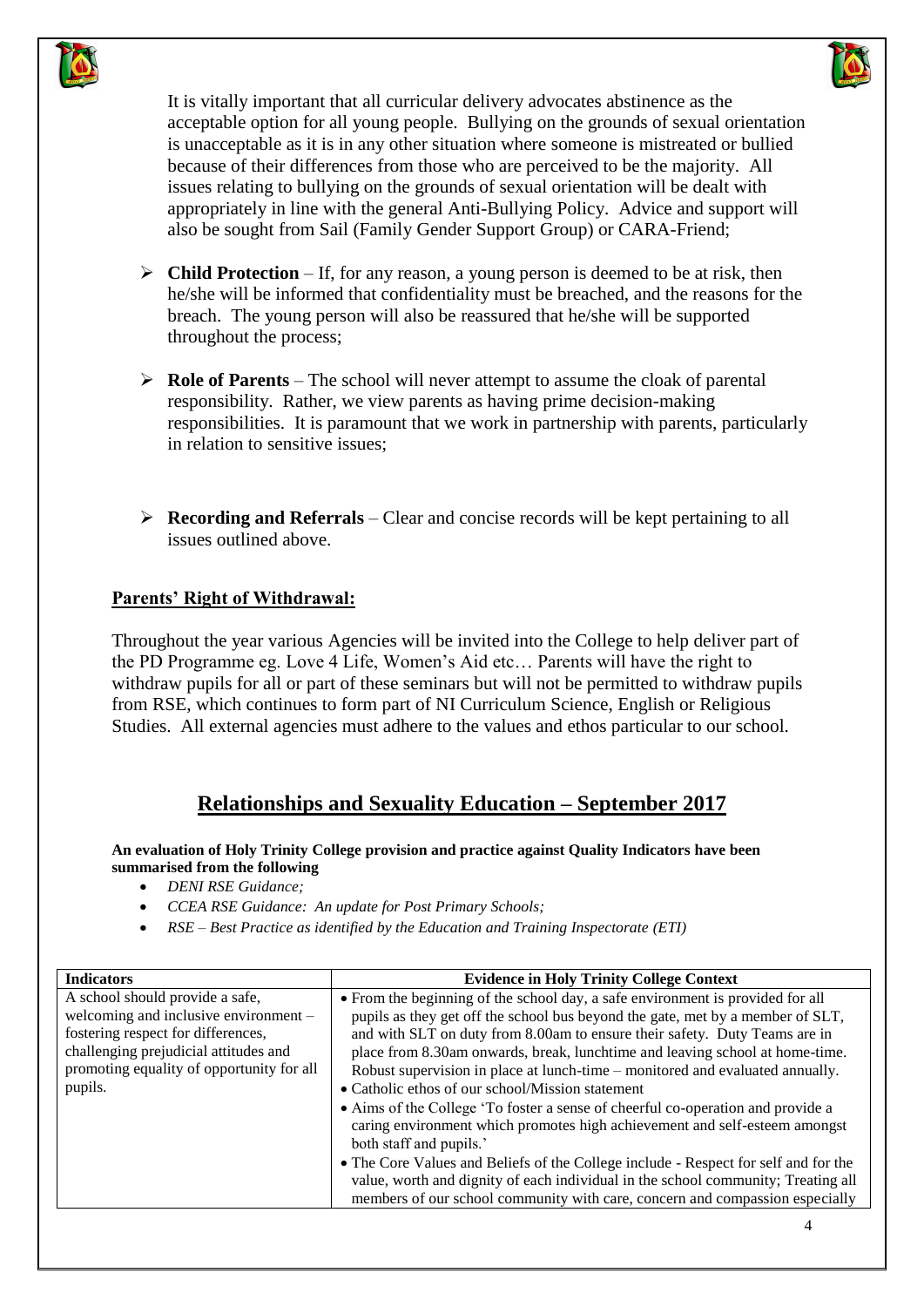|                                                                                                                                                                                                                                                                                                                                                                                                                                                                                                                                                                                      | those in particular need; Inclusiveness and Equality of Opportunity; and A strong<br>sense of community.<br>• Nurture Provision in the College to develop pupil social and emotional needs<br>• Newcomer Provision<br>• Safeguarding policy<br>• In Religious Education, Year 10 and Year 12 Ethics course discusses prejudice<br>and social attitudes etc.<br>• All-inclusive school<br>• Welcome and Induction booklets<br>• Multi-lingual Signage<br>• Built into our policies and challenge through Positive Behaviour For Learning -<br>behaviour points for Racist/homophobic comments<br>• Equality of opportunity - pupils have full access to curriculum pathways<br>• Stay Safe in School Meeting (SSS) facilitates Senior Pastoral Leaders discussing<br>any incidents of bullying etc and the School's response.<br>• Taught Pastoral Care Programme: focus on friendship, respect.<br>• Learning For Love Programme - I Zone lessons - All programmes begin with<br>Respect self and others<br>• Respect / acceptance of others is key in the Citizenship part of the programme.<br>· School focus on 'Stay Safe in School'<br>• Fortnightly meetings with Senior Pastoral Team 'Stay Safe in School' (SSS) to<br>monitor recorded incidents of bullying / intimidation / use of inappropriate<br>language and the school's response to the incidents.<br>• MAST Meetings |
|--------------------------------------------------------------------------------------------------------------------------------------------------------------------------------------------------------------------------------------------------------------------------------------------------------------------------------------------------------------------------------------------------------------------------------------------------------------------------------------------------------------------------------------------------------------------------------------|----------------------------------------------------------------------------------------------------------------------------------------------------------------------------------------------------------------------------------------------------------------------------------------------------------------------------------------------------------------------------------------------------------------------------------------------------------------------------------------------------------------------------------------------------------------------------------------------------------------------------------------------------------------------------------------------------------------------------------------------------------------------------------------------------------------------------------------------------------------------------------------------------------------------------------------------------------------------------------------------------------------------------------------------------------------------------------------------------------------------------------------------------------------------------------------------------------------------------------------------------------------------------------------------------------------------------------------------------------------------------------------|
| Helps young people keep themselves<br>safer in the digital world to include<br>cyberbullying, use of chatrooms, online<br>grooming, access to inappropriate<br>images, sexting.<br>To play also a preventative role against<br>sexual exploitation, domestic abuse and<br>sex abuse, and increase awareness of<br>exploitative and dangerous situations.<br>To recognise and challenge inappropriate<br>behaviour and touch.<br>Help pupils to make informed choices<br>and decisions<br>Build pupil resilience and be aware of<br>strategies they can use to protect<br>themselves. | · PSNI Internet Safety information sessions to all year groups<br>• Chat, Share Think to Year 13 / 14<br>$\bullet$ 'One punch' Year 13 / 14<br>• Year 11 Women's Aid Programme<br>• Year Group Assemblies on internet safety<br>• Healthy relationships - Year 13 PD Programme<br>• Gender identity / sexual orientation - Year 14 PD Programme<br>• Year 13 / 14 PD Programmes - making responsible choices regarding body image<br>- anorexia and managing stress<br>• ASCERT Risk Taking Behaviours address Year 14 - 12th January 2018<br>• Year 12 Lifeskills Programme.<br>• Focus in November on Internet Safety / Cyber-bullying in Assembly and Taught<br>Pastoral Programme.<br>• E Safety Focus of the Week. Whole School E Focus competitions.<br>• Online Bullying included in College policies.<br>• Love for life explore the online bullying element eg in Icebergs and Babies<br>'Sexting.'<br>• I Worth Programme<br>• Northern Trust to train Senior Leadership Team in the promotion of resilience.<br>• Introduction of Restorative Practices in PBFL initiative between Pupil and<br>teacher and pupils and pupil.<br>· Restorative Practices Training with Martina Jordan.                                                                                                                                                                                      |
| Provide reliable, accurate and age-<br>appropriate information that reflect the<br>school's values and ethos.                                                                                                                                                                                                                                                                                                                                                                                                                                                                        | • A host of information / Pamphlets are available via the school's website /<br>Facebook and displayed on corridors.<br>• Taught Pastoral Programme delivers age appropriate information on many<br>elements of RSE.                                                                                                                                                                                                                                                                                                                                                                                                                                                                                                                                                                                                                                                                                                                                                                                                                                                                                                                                                                                                                                                                                                                                                                   |
| Increase young people's awareness of<br>sexual health. RSE is an important<br>vehicle for increasing awareness of<br>issues such as contraception and fertility<br>Improving the sexual health and well-<br>being of young people and                                                                                                                                                                                                                                                                                                                                                | • Contraception / fertility addressed in Year 12 Religious Studies classes<br>• MQU attending a Sexual Health course in January 2018 and to gather resources<br>for school – in particular, arrange for speaker to address Years13 & 14<br>• In the past, the school nurse would have addressed sexual health, STI's etc with<br>Year 14 female students                                                                                                                                                                                                                                                                                                                                                                                                                                                                                                                                                                                                                                                                                                                                                                                                                                                                                                                                                                                                                               |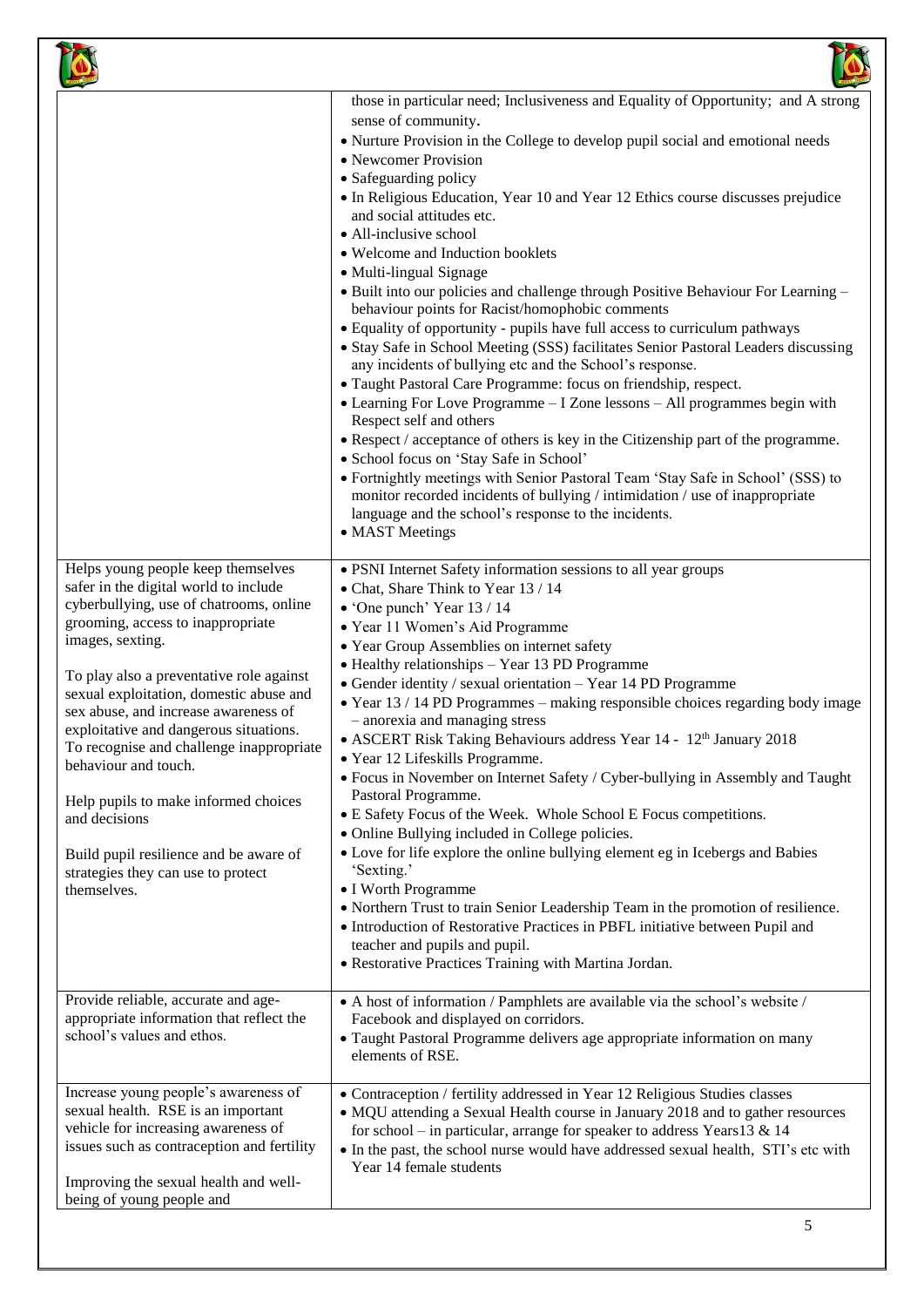| Reducing unplanned teenage pregnancy<br>and rates of sexually transmitted<br>infections                                                                                                                                                                                                                                                                                                                                                                                                                                        | • Love for Life Team - Examples from all 3 programmes delivering on these areas<br>- eg: Dating and Mating; 'Risky Business'; and Icebergs and babies on 'Oh<br>Baby.'                                                                                                                                                                                         |
|--------------------------------------------------------------------------------------------------------------------------------------------------------------------------------------------------------------------------------------------------------------------------------------------------------------------------------------------------------------------------------------------------------------------------------------------------------------------------------------------------------------------------------|----------------------------------------------------------------------------------------------------------------------------------------------------------------------------------------------------------------------------------------------------------------------------------------------------------------------------------------------------------------|
| Supports parents so they can keep their<br>children safe outside of school hours.<br>Schools should employ strategies such<br>as:<br>Providing up-to-date parent or carer<br>٠<br>friendly information leaflets, which<br>would encourage them to discuss any<br>issues which may arise in the<br>classroom with their children<br>Hold awareness-raising workshops<br>×<br>and share resources to educate<br>parents or carers on e.g. how to<br>ensure that their children are using<br>social media safely and responsibly. | • Good communication exists at Holy Trinity College in terms of parents and<br>providing information for their children<br>• Internet Safety address organised in 2016 for parents to attend<br>• Facebook page / website updated with suitable information on internet safety for<br>parents.                                                                 |
| Use outside agencies<br>Use the skills and expertise of education<br>and health professionals from outside<br>agencies or from individuals in the wider<br>community to handle topics which might<br>include sexual orientation, aspects of<br>sexual health, suicide and self-harm.                                                                                                                                                                                                                                           | • Senior Pastoral Leaders have attended or due to attend ASSIST training.<br>$\bullet$ Life-line cards<br>• Referral to Pastoral Support Officer<br>• Stay Safe Contract                                                                                                                                                                                       |
| Promote a positive view of sexual<br>orientation and gender identity to raise<br>the self-esteem of young people who<br>may feel different. All pupils regardless<br>of their sexual orientation have the right<br>to learn in a safe and secure environment<br>and to be treated with respect and<br>dignity.                                                                                                                                                                                                                 | • Pupils know they can talk to a range of staff to discuss whatever issues they are<br>having - Pastoral Support Officer, Head Of Year, Head Of Key Stage, Form<br>Teacher<br>There are also 2 school counsellors supporting pupils.<br>• Jo McParland, Training of Senior Leadership Team and Safe-Guarding Team in<br>LGBTQ and Inclusive Schools Programme. |
| Ensure in the school context that we have<br>sufficient resources, information and<br>RSE education for boys. Where there is<br>a void of information, boys and young<br>men often turn to their peers, TV,<br>magazines and pornography to search for<br>answers. Our RSE provision should be<br>relevant for boys as well as girls to<br>address their concerns, boost self-esteem<br>and make them feel valued.                                                                                                             | • Our Senior Pastoral Leaders are confident that the taught Pastoral Programme is<br>inclusive.<br>• Love for life fully integrates both genders into the seminar, role-plays and<br>resources.                                                                                                                                                                |
| Ensure there is adequate and<br>differentiated resources for pupils with<br>SEN so they, who may be more<br>vulnerable, will develop the knowledge<br>and skills to recognise and build healthy<br>relationships, identify inappropriate<br>behaviour and know who to talk to.                                                                                                                                                                                                                                                 | • There are a variety of resources, and teaching and learning strategies incorporated<br>into the Pastoral Programme eg Matching Cards, multi-media etc. Teachers can<br>choose the resources that best suit the ability range they are teaching.<br>• Nurture Provision in the College                                                                        |
| That teachers are resourced to deliver<br>RSE. The resources should reflect the                                                                                                                                                                                                                                                                                                                                                                                                                                                | • The taught pastoral programme has been reinvented after a process of evaluation<br>by pupils and staff. The resources in each Year Group are tailored well to address                                                                                                                                                                                        |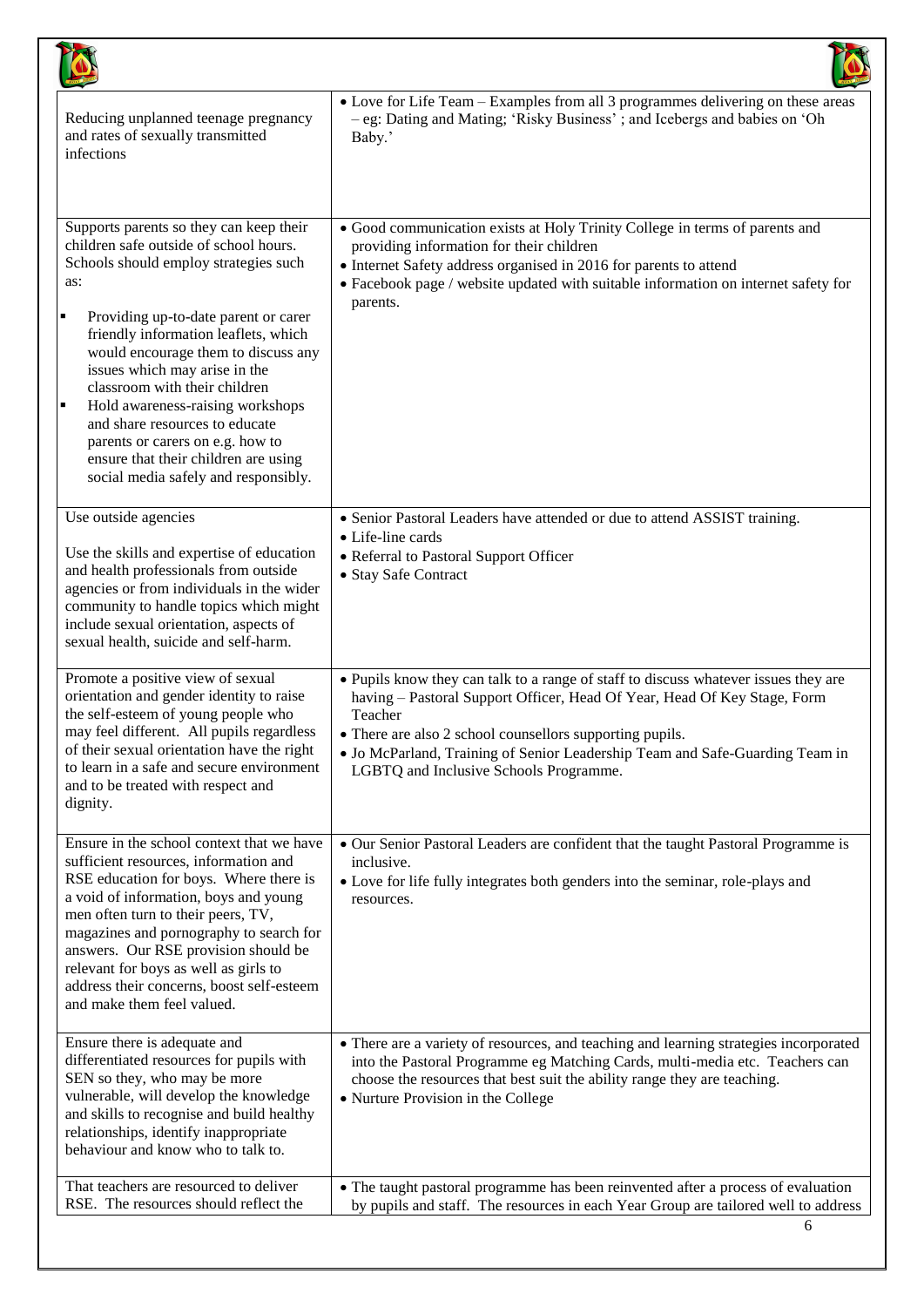| ethos of the school, be age-appropriate,<br>inclusive and sensitive to the pupils'<br>needs and experiences, and are factually<br>accurate, up-to-date and make clear<br>distinctions between fact and opinion.                                                                                        | contemporary issues. It is a coherent, contemporary, pupil-led programme and is<br>well supported by appropriate external agencies and well-chosen agencies. The<br>programme develops knowledge, values and skills.                                                                                                                                                                                                                                                                                                                                                                                                                                                                                                                                                                                                                                                                                                                                                                                                 |
|--------------------------------------------------------------------------------------------------------------------------------------------------------------------------------------------------------------------------------------------------------------------------------------------------------|----------------------------------------------------------------------------------------------------------------------------------------------------------------------------------------------------------------------------------------------------------------------------------------------------------------------------------------------------------------------------------------------------------------------------------------------------------------------------------------------------------------------------------------------------------------------------------------------------------------------------------------------------------------------------------------------------------------------------------------------------------------------------------------------------------------------------------------------------------------------------------------------------------------------------------------------------------------------------------------------------------------------|
| RSE builds secure, trusting, respectful<br>relationships between teachers and their<br>pupils. Pupils should be reassured that<br>their teacher cares about their well-being<br>and be aware that there are adults who<br>they can talk to and confide in. (Child<br>Protection/Safe-guarding policy.) | • There is a warm ethos of trust in the College. The Pastoral Management team of<br>Form-Teachers, Heads of Year, Heads of Key Stage, Vice-Principals and<br>Principal supported by the Counsellors and Pastoral Support Officer, allows for a<br>hierarchy of support for all pupils.<br>• Increased time with Form-Teachers with AM and PM Registration to facilitate<br>good and trusting relationships.<br>· Pastoral Team links with EWO, Social Services, PSNI, Education Psychology,<br>Behaviour Support, PPDS, IDS, School Chaplain, Partner Primary Schools<br>supports best care and provision.<br>• Year 8 Mentoring and Helping Hands Programme allows for young adults to be<br>confidants and lend support to younger pupils.<br>• The Safe Guarding Team, recently expanded, provide further support and sign-<br>posting to pupils.<br>• Training of staff on Child Protection<br>• Excellent communication with parents and guardians to ensure the well-being of<br>pupils at school and at home. |
| Robust procedures for the monitoring<br>and evaluation of the provision of RSE in<br>school and ability to make changes to the<br>provision as a result of the feedback.                                                                                                                               | • Periods dedicated on the timetable to Pastoral Care Development (PCD) and Stay<br>Safe in School (SSS) for Senior Pastoral Team facilitates the monitoring and<br>evaluation of all our policies and practices against Department and ETI best-<br>practice.<br>• In the Pastoral Policy, clearly defined roles for monitoring and evaluation of<br>policy and programmes and to consider these evaluations when preparing the<br>lessons / programme for the next acadmeic year. (Taught Pastoral Care<br>Programme.)                                                                                                                                                                                                                                                                                                                                                                                                                                                                                             |

## **RSE and PD Programme:**

All Key Stages follow the same structure and themes in the taught Pastoral Programme. From September to the end of January we have a focus on Self-Awareness, Relationships and Personal Health.

| Week beginning Sept $11^{th}\&18^{th}$ - New beginnings and aspirations for the new year                       |
|----------------------------------------------------------------------------------------------------------------|
| Week beginning Sept $25^{th}$ & Oct $2^{nd}$ - What influences us – Our Faith and Values                       |
| Week beginning Oct $9^{th}$ &16 <sup>th</sup> - Managing my Work (10 <sup>th</sup> October World Mental Health |
| Week beginning Oct $23rd$ - Friendships                                                                        |
| Week beginning Nov $6^{th}$ and $13^{th}$ - Anti-Bullying Week ( $13^{th}$ -17 <sup>th</sup> November)         |
| Week beginning Nov $20^{th}$ and $27^{th}$ - Internet Safety/Cyber-bullying                                    |
| Week beginning Dec $11th$ and $18th$ - Keeping our bodies healthy                                              |
| Week beginning Jan $8th$ and $15th$ - Healthy Minds – Positive Mental Health                                   |
| Week beginning Jan $22nd$ and $29th$ - Managing Stress                                                         |

The programme was redeveloped after a process of evaluation and is tailored well to address contemporary issues. This coherent and programme is responsive to the needs of the pupils,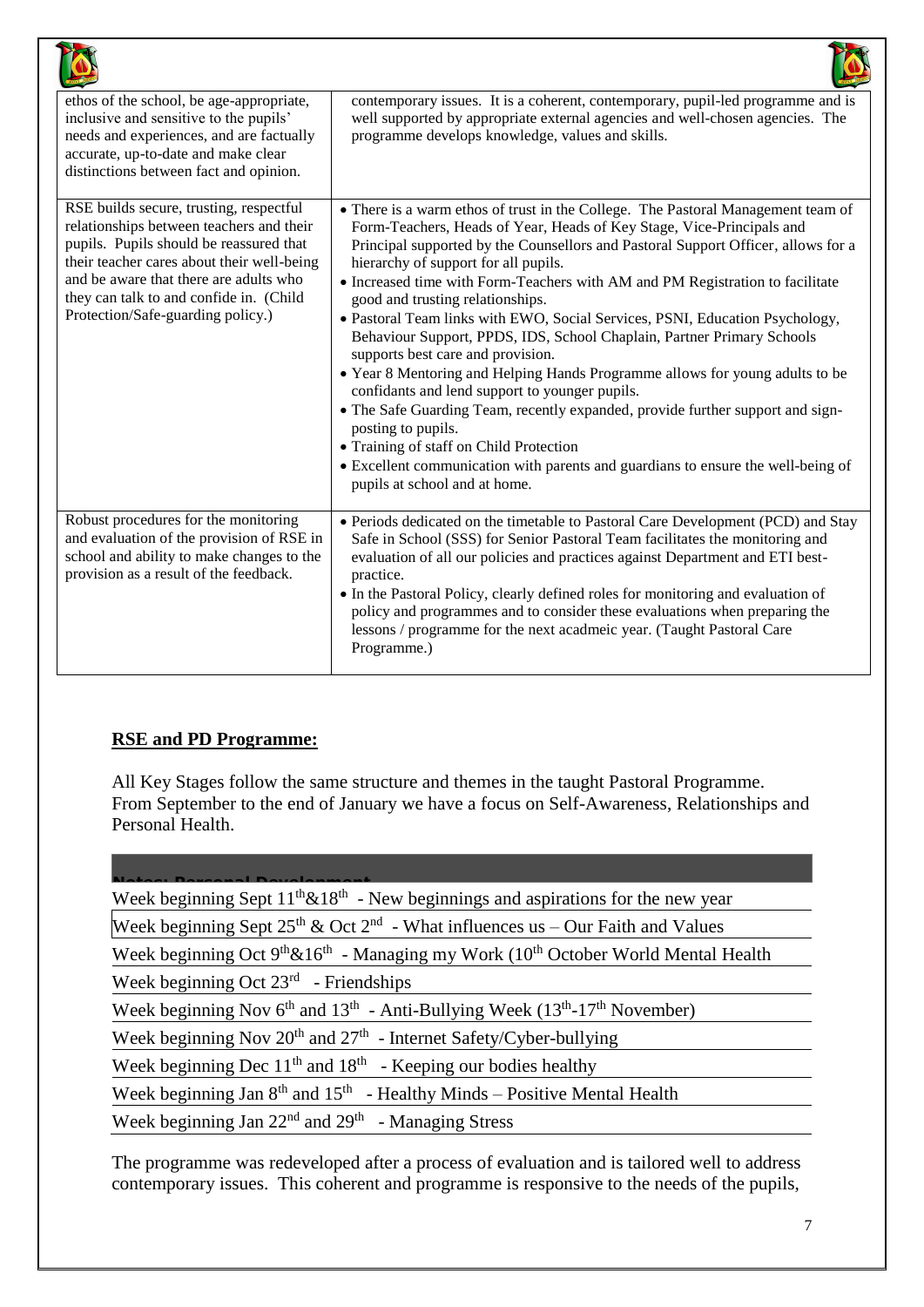

develops knowledge, values and skills and is supported by well-chosen speakers from external agencies for example,



1 st October: 6 week programme - Women's Aid

23rd October: Year 12 Love for Life

7 th November: Year 11 Period 1 & Year 12 Period 2: PSNI(Bullying)

13th&14th November: Anti-Bullying Workshops (BEAM) - Year 9 & 10

15th November: Love for Life Years 9, 11 & 13

21st/22ndNovember: Year 11 & 12 P1:PSNI Internet Safety

27th November: Years 8-10 Online Safety -Nexus

1 st December: Year 13 & 14 - Lyric Theatre 'Blackout' 11am & 1.30pm

 $11<sup>th</sup>$  December: Years 13 & 14 – 'Chat, Share, Think' Internet Safety

12th December : Year 8 Health Carousel

19<sup>th</sup> December: Year 13 & 14 – Be Body Aware

8 th January: Positive Mental Health - Menssana

11th January: KS5: Positive Mental Health

12<sup>th T</sup>aDuary Yrlaw144 RiBk-Eoking Bahaviour

The delivery of RSE is also

supported by **Home Economics: Key Concept – Home and Family Life** which:

- $\triangleright$  Explores the roles and responsibilities of individuals within a variety of home and family structures
- $\triangleright$  Develops awareness of parenting skills
- **Example 2** Changing needs of family members at different stages of the life-cycles

Smoking Talkres strategies to wanaf aware family scenarios.

At Key Stage 4 RSE is a central theme of **GCSE Learning for Life & Work** – **Key Concept Personal Development** which:

- $\triangleright$  Develops an understanding of how to maximise and sustain their own health and wellbeing
- $\triangleright$  Reflect on, and respond to, their developing concept of self, including managing emotions and reactions to on-going life-experiences
- $\triangleright$  Recognise, assess and manage risk in a range of real-life contexts
- $\triangleright$  Develop their understanding of relationships and sexuality, and the responsibilities of healthy relationships
- $\triangleright$  Develop an understanding of the roles and responsibilities of parenting.

Many subjects contribute to the delivery of RSE. RSE shares content with the Programme of Study for **Science, RE, PE, Drama and Child Development**. The broad base for its delivery allows the transfer and reinforcement of learning to occur in a range of contexts.

## **Equality of Provision:**

The RSE Programme in Holy Trinity College is relevant and accessible to all pupils in the school regardless of their race, ethnicity, language, gender, perceived or actual orientation, disability and religion. We make sure pupils with SEN and Newcomers pupils have appropriate, accessible and relevant RSE within a differentiated learning environment.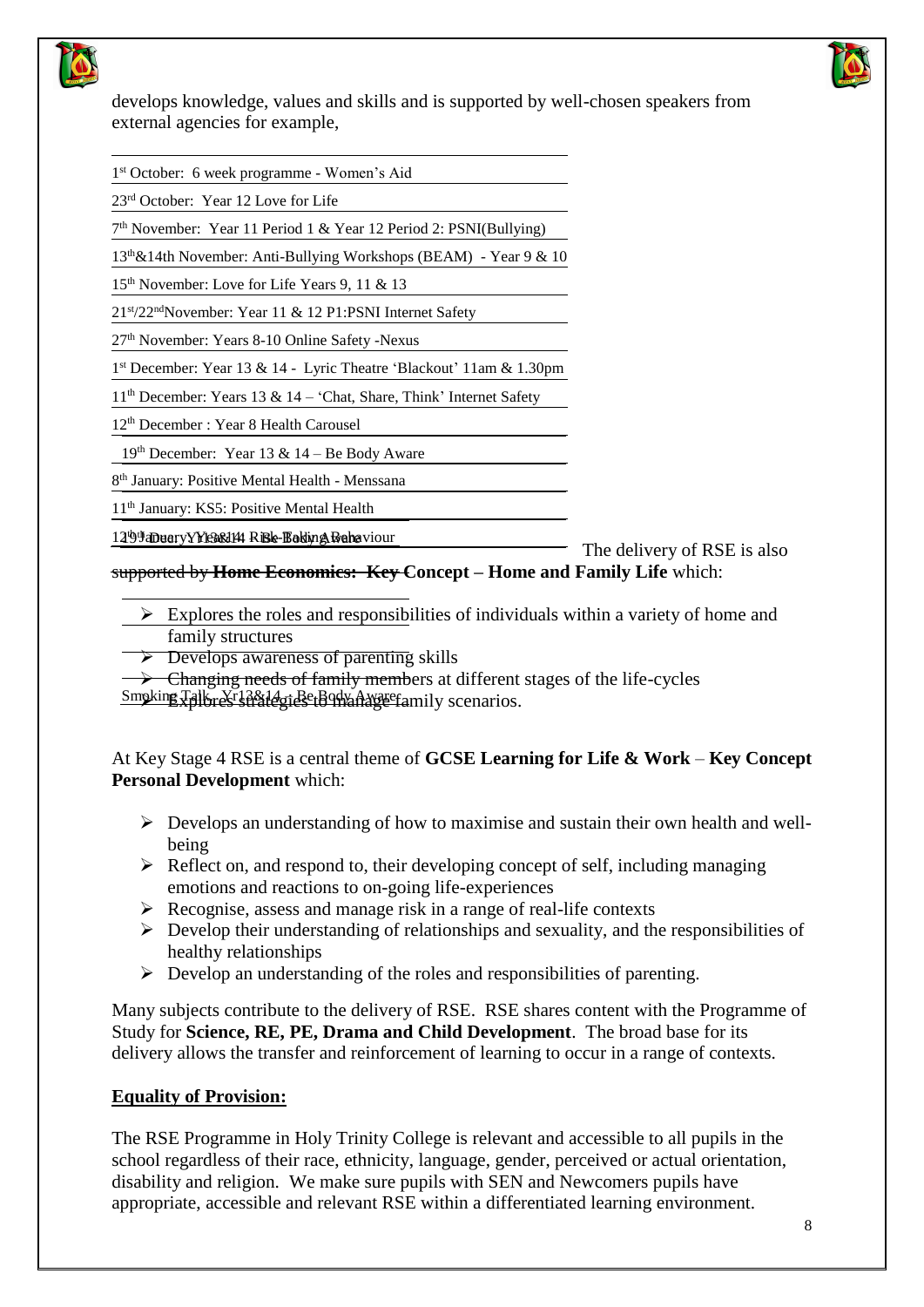



## **Confidentiality:**

Relationships and Sexuality Education is delivered in a secure, trusting, respectful environment where pupils feel reassured that their well-being is being promoted and cared for. The right to privacy must be respected at all times - no one should be expected to ask or answer personal questions. Realistic scenarios, case studies, role-play, drama, videos and stories will be used to enable pupils to discuss issues without personal disclosure. Pupils are also encouraged to discuss any concerns with their parents or guardians.

Teachers should not promise confidentiality. Both parents and pupils should be informed that confidentiality cannot be maintained. The school also provides information on sources of support outside the school and how they can be accessed. Teachers play a significant role in identifying potentially 'at risk' pupils and are alert to pupils who are experiencing distress and/or changes in their behaviour.

The Principal or Designated Teacher must be informed of any disclosures which might suggest that a pupil is at risk or that sexual abuse is suspected. Decisions can then be taken in accordance with the procedures detailed in the Department of Education's booklet Pastoral Care in Schools: Child Protection (Circular 1999/10) and the school's Child Protection Policy.

Teachers can provide general educational advice to pupils as part of the curriculum. It is important that the type of advice and the manner in which it is given, is supportive of the role of parents / carers and reflects the ethos of the school. Teachers recognise it is the role of Health Professionals to offer medical advice to pupils.

## **Approaches to learning and teaching (Prevention Education):**

Good relationships are essential when teaching Relationships and Sexuality Education. Learning takes place in a safe, secure, respectful and inclusive environment where pupils are encouraged to express their feelings and opinions and participate confidently and freely without embarrassment or judgement.

## **Monitoring and Evaluation:**

 $\triangleright$  Holy Trinity College recognises and accepts the importance of on-going monitoring and evaluation of all aspects of the RSE / PD Programmes. To this end the school will follow the procedures for self-evaluation against the quality indicators summarised from DENI RSE Guidance; CCEA RSE Guidance: An update for Post Primary Schools; and RSE – Best Practice as identified by the Education and Training Inspectorate (ETI).